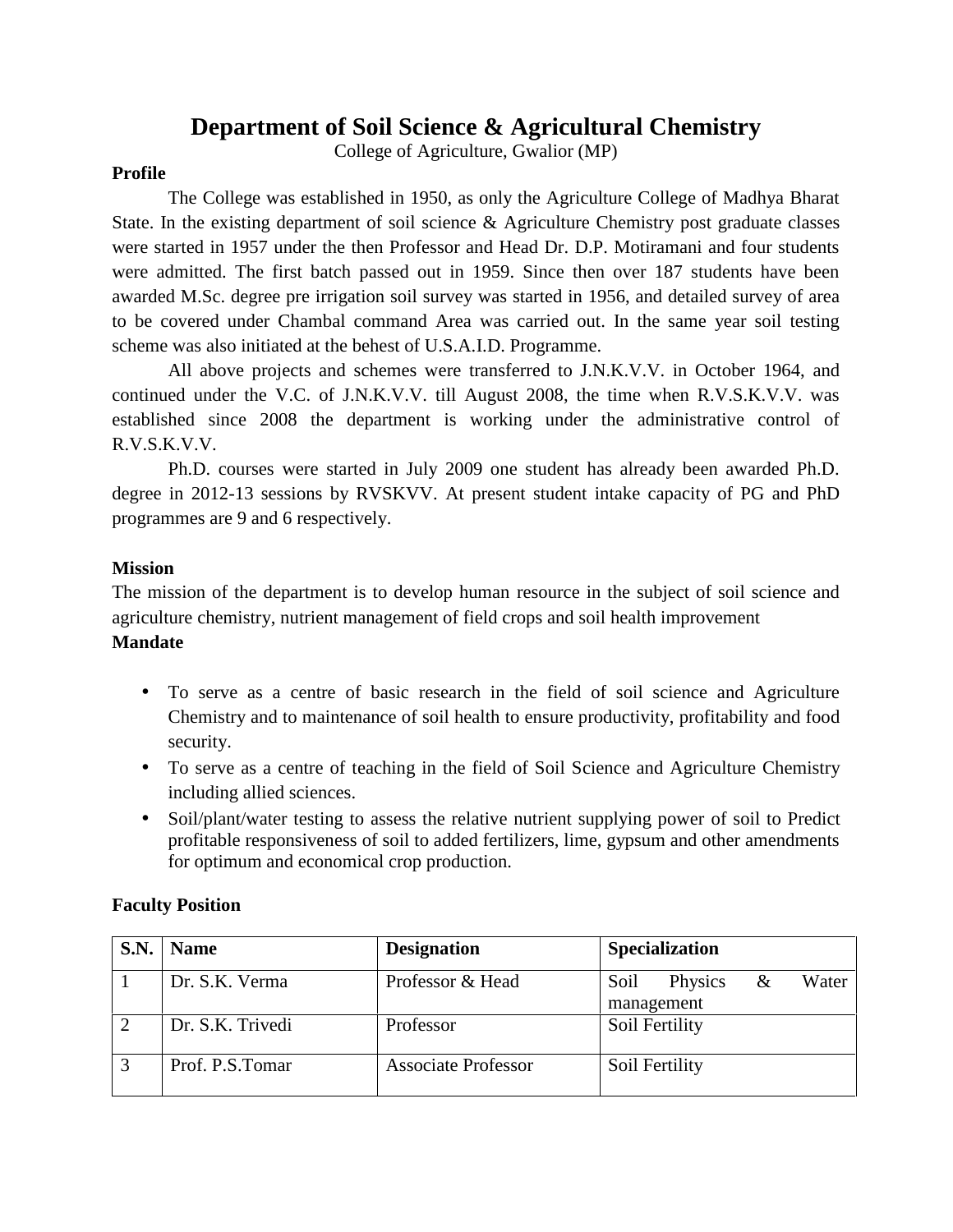| Dr. Akhilesh Singh*  | <b>SMS</b> | Soil & Water conservation |
|----------------------|------------|---------------------------|
| Dr. Shashi S. Yadav* | <b>SMS</b> | Soil Survey & Pedalogy    |
| Mr. D.S. Bhadoria    | F.E.O.     | M.Sc. (Ag)                |
| Sh. Parmal Singh     | Peon       |                           |

\* Dr. Akhilesh Singh SMS (soil water engg.) and a Dr.(SmtMT.) Shashi S.Yadav SMS (soil science) attached from Directorate of Extension .

## **U.G. Courses offered by Department**

## **I st Semester**

| S.N. | <b>Title of Courses</b>      | Credits | <b>Teacher</b>        | Class                            |
|------|------------------------------|---------|-----------------------|----------------------------------|
|      | Introduction to soil science | $2+1$   | Dr. S.K. Trivedi $\&$ | $\mathbf{T}^{\text{SL}}$<br>vear |
|      |                              |         | Dr. Shashi S. Yadav   |                                  |

# **IInd Semester**

|                | Chemistry of soil fertility $\&$<br>nutrient management | $2+1$   | Pro. P.S. Tomar     | $Ist$ year                |
|----------------|---------------------------------------------------------|---------|---------------------|---------------------------|
|                |                                                         |         |                     |                           |
| 2              | Manures, Fertilizers & Agro                             | $2+1$   | Dr. S.K. Trivedi    | $Hnd$ Year                |
|                | Chemical                                                |         |                     |                           |
| $\overline{3}$ | Rawe (Plant Clinic)                                     | $0 + 4$ | Dr. S.K. Trivedi    | IV <sup>th</sup> Year     |
|                |                                                         |         |                     |                           |
| $\overline{4}$ | Soil management                                         | $1 + 3$ | Dr. S.K. Verma      | $\overline{IV}^{th}$ Year |
|                |                                                         |         |                     |                           |
| 5              | Remote sensing GIS $\&$ land use                        | $1+2$   | Dr. Akhilesh Singh* | IV <sup>th</sup> Year     |
|                | planning                                                |         |                     |                           |

# **P.G. Courses offered by Department**

#### **Ist Semester**

| S.N. | <b>Title of Courses</b>                                        | <b>Number</b> | <b>Credit hrs</b> | <b>Teacher</b>       |
|------|----------------------------------------------------------------|---------------|-------------------|----------------------|
|      |                                                                |               |                   |                      |
|      | Soil Chemistry                                                 | Soils $-503$  | $2+1$             | Dr. S.K. Verma       |
|      | Genesis<br>mineralogy,<br>Soil<br>classification and Survey    | Soils $-504$  | $2+1$             | Dr. Shashi S. Yadav  |
| 3    | Soil Biology and Biochemistry                                  | Soils $-506$  | $2+1$             | Dr. P. A. Khambalkar |
| 4    | Remote sensing and GIS techniques<br>for soil and crop studies | Soils $-510$  | $2+1$             | Dr Akhilesh Singh    |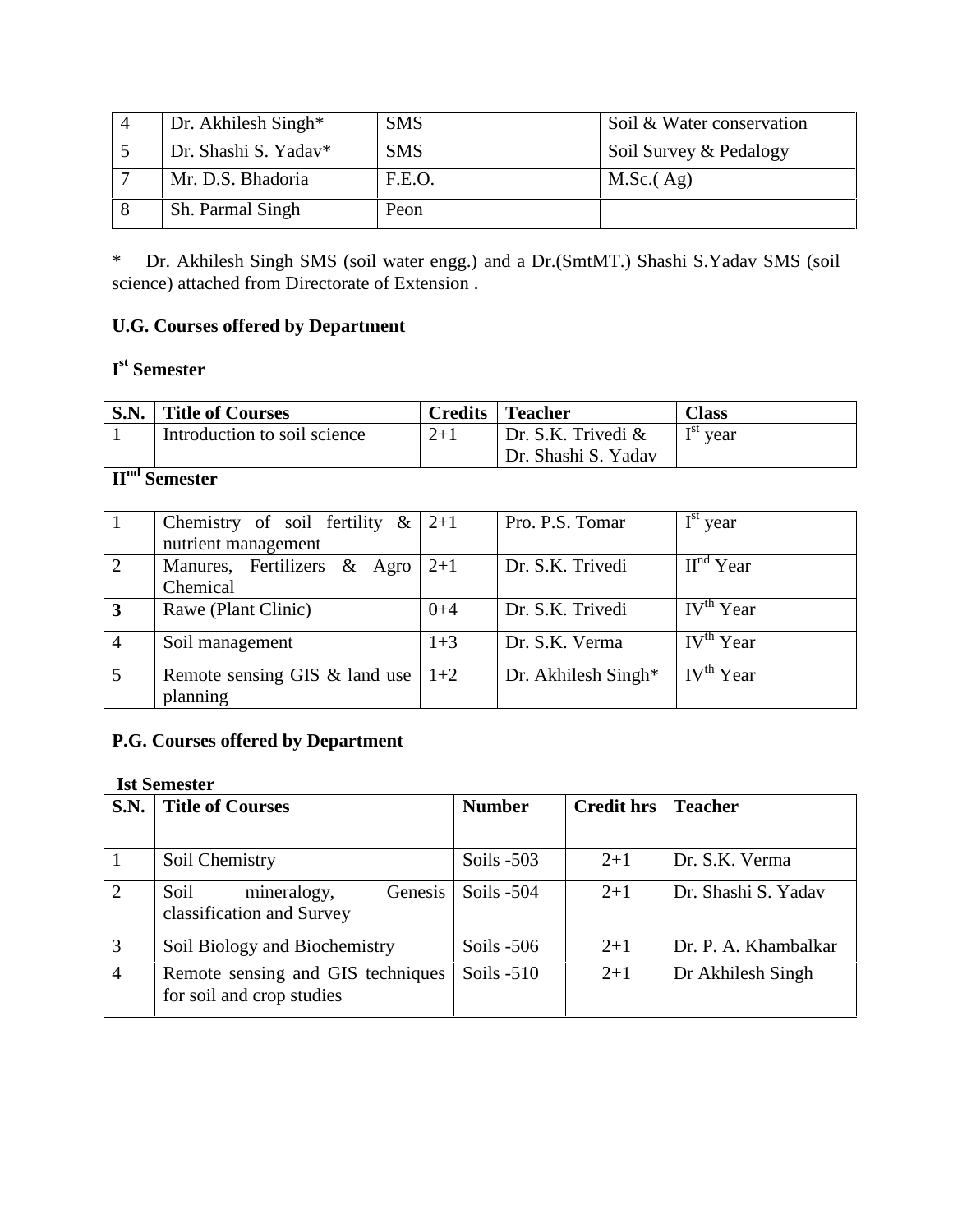### **IInd Semester**

| <b>S.N.</b>    | <b>Title of Courses</b>                                    | <b>Number</b> | <b>Credit</b> | <b>Teacher</b>       |
|----------------|------------------------------------------------------------|---------------|---------------|----------------------|
|                | Soil fertility and fertilizers                             | Soils $-502$  | $3+1$         | Prof. P.S. Tomar     |
| 2              | Soil physics                                               | Soils $-501$  | $2+1$         | Dr. S.K. Trivedi     |
| 3              | Soil water and air pollution                               | Soils $-509$  | $2+1$         | Dr. P. A. Khambalkar |
| $\overline{4}$ | <b>Basic</b><br>laboratory<br>concepts<br>in<br>techniques | $PGS - 504$   | $0+1$         | Dr. Shashi S. Yadav  |

## **Ph. D. Courses offered by Department**

### **Ist Semester**

| S.N. | <b>Title of Courses</b>             | <b>Number</b> | <b>Credit</b> | <b>Teacher</b>   |
|------|-------------------------------------|---------------|---------------|------------------|
|      |                                     |               |               |                  |
|      | Biochemistry of soil Organic matter | Soils 605     | $2+0$         | Dr. S.K. Singh   |
|      |                                     |               |               |                  |
|      | Advances in soil fertility          | Soils 602     | $2+0$         | Dr. S.K. Trivedi |
| 3    | Physical chemistry of soils         | Soils 603     | $2+0$         | Dr. S.K. Verma   |

#### **IInd Semester**

| S.N.           | <b>Title of Courses</b>                        | <b>Number</b>  | <b>Credit</b> | <b>Teacher</b>      |
|----------------|------------------------------------------------|----------------|---------------|---------------------|
|                | Soils genesis and Micropedology                | Soils 604      | $2+0$         | Dr. Shashi S. Yadav |
| 2              | Advances soil physics                          | Soils 601      | $2+0$         | Dr. S.K. Verma      |
| 3              | Land use planning and water shed<br>management | Soils 606      | $2+0$         | Dr. Shashi S. Yadav |
| $\overline{4}$ | Soil erosion and conservation                  | Soils 505      | $2+1$         | Dr. Akhilesh Singh  |
| 5              | Basic concept in lab tech                      | <b>PGS</b> 504 |               | Dr. Shashi S. Yadav |

# **Number of P.G. & Ph.D. Students admitted and awarded during last 5 Years**

| <b>Degree</b> | <b>PG</b>       |         | Ph.D.           |         |  |
|---------------|-----------------|---------|-----------------|---------|--|
| Years         | <b>Admitted</b> | Awarded | <b>Admitted</b> | Awarded |  |
| 2009-10       | 08              | 05      | 03              | 00      |  |
| 2010-11       | 08              | 06      | 01              | 00      |  |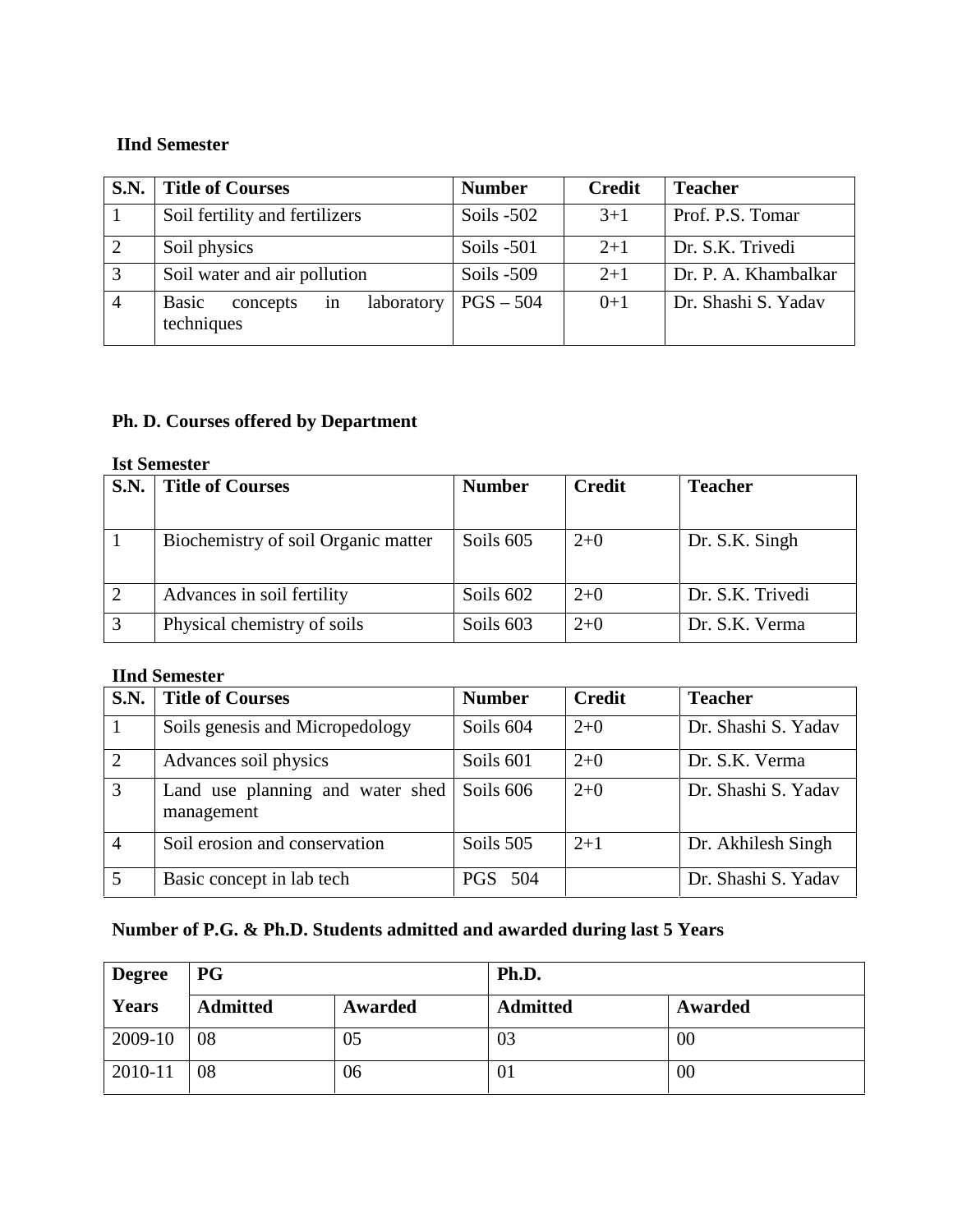| 2011-12 | 08 | 02 | 03 | 01     |
|---------|----|----|----|--------|
| 2012-13 | 08 | 01 | 00 | 00     |
| 2013-14 | 09 |    | 02 | $00\,$ |
| 2014-15 | 08 |    | 01 |        |
| Total   | 49 | 14 | 10 | 01     |

#### **List of Research Projects**

#### **A. Completed Projects:**

- 1. Scheme of strengthening of chemistry department
- 2. Pre irrigation soil survey/Post irrigation soil survey
- 3. Agriculture Research Lab
- 4. Project of Pollution Board
- 5. Small experiments financed by Godrej India limited for testing Urea coating material (Nimin) for N economy National fertilizer limited Vijaypur – Testing on CAN

Union carbide Limited – for finding out the usefulness of their bi- product as a source of micronutrient particularly manganese for crop production.

- 6. Preparation of Soil Health Card–(2010-12) under RKVY by Department of Farmers Welfare and Agriculture Development, Bhopal' (Total Budget Rs. 408lakhs)
- 7. National Project on Organic Farming.2008-2012 with total budget of 185lakhs.
- 8. Occurrence of native rhizobium status in nontraditional legumes in M.P. with total budget of 12.30 lakhs.
- 9. Promotion and awareness of organic farming in M.P. with total budget of 358 lakhs.
- 10. Identification of efficient integrated Modules for sustainable management ravines (Chambal) and Carbon Sequent for climate residence in Madhya Pradesh. Under NICRA sponsored by ICAR, New Delhi.(2011-12 to 2013-14 with total budget of 200lakhs).

### **B. On Going Project:**

- 1. Soil Testing Scheme Non Plan
- 2. Fodder Research Scheme State Plan
- 3. Niche Area of Excellence (NAE) in Management of Soil Health and Degraded Lands for sustainable Agriculture sponsored by Deputy Director Education, ICAR, New Delhi. (2011-12 to 2015-16 with total budget of 461lakhs).